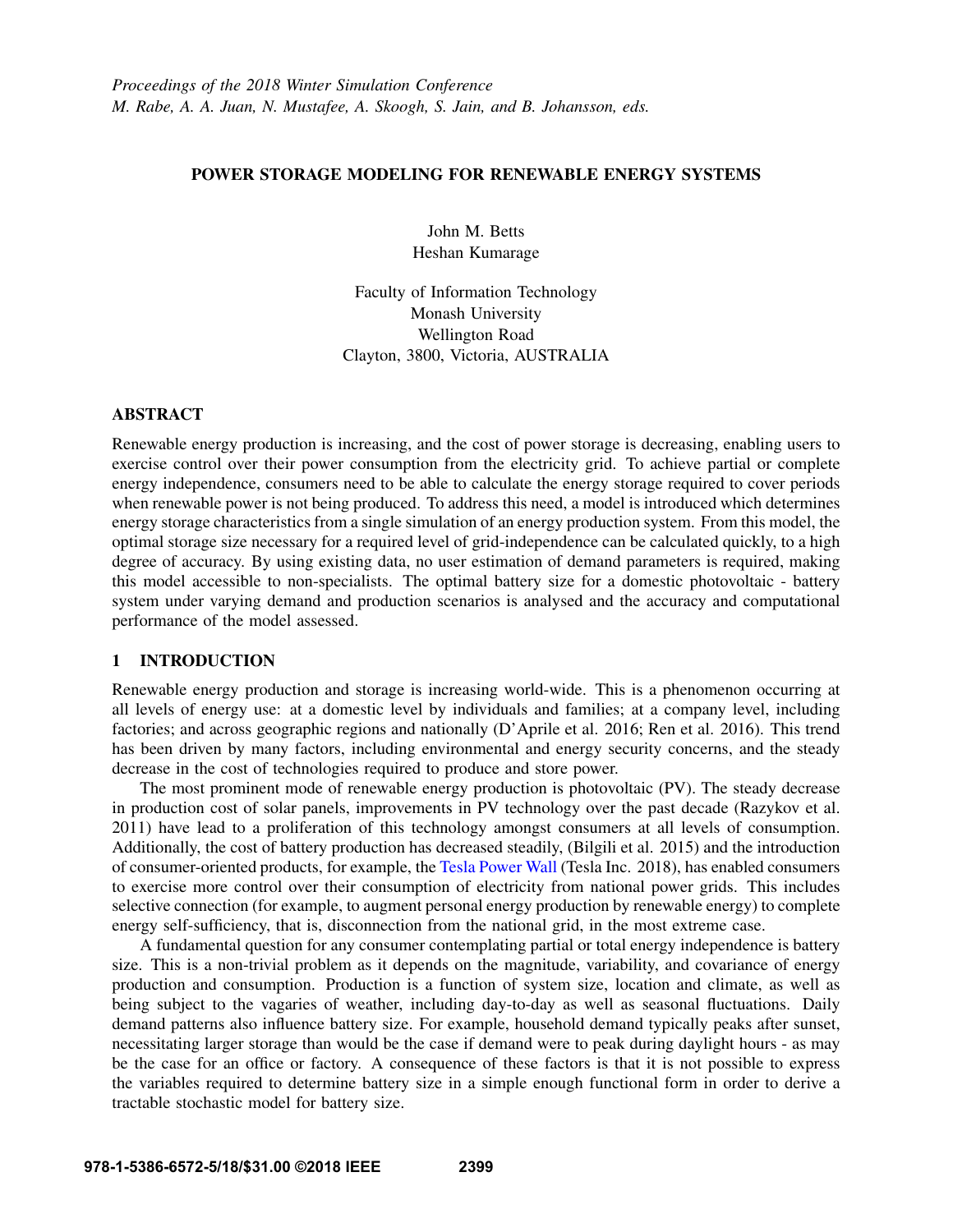To address this limitation, this paper introduces a simulation-based model to determine the battery size required for a chosen level of system independence (reliability). The model integrates energy production, storage and consumption by a discrete-event simulation of an *unconstrained* production - demand process. Modeled in this way, the energy shortfall resulting from this system is identified. That is, periods when current energy production is insufficient to meet demand and would be met by battery or other energy storage. Random sampling of this process enables the energy shortfall distribution to be evaluated quickly, to a high degree of accuracy. The amount of energy storage (battery size) for a required level of energy reliability can then be determined efficiently from this shortfall distribution.

Inputs to the model for real (existing systems) are historical energy consumption, and energy production time series. For example, energy use data would typically be recorded by a Smart Meter. If an energy production system was in place, historical production data could be used. In this situation, no user modeling of any system parameters is required. For more speculative systems, such as during the project planning stage, production data could be estimated or imputed from other sources. For example, the data used to model to photovoltaic energy production for the example and analysis in this paper was calculated from public domain climate and solar data repositories.

Using the energy shortfall model, a user can evaluate the necessary investment in energy storage based on: their demand profile, investment in energy production capability, and proportion of user demand to be met by the system. In this way, a user can optimise their investment in renewable energy based on preference and cost, subject to constraints imposed by consumption pattern, climate and geographic location.

The following section describes current approaches to determining energy storgage requirements and energy supply reliability. The production - inventory model underpinning the energy storage model, and the adaptation of this for energy modeling is presented in Section 3. Specific adaptations for a domestic photovoltaic - battery system, and computational experiments illustrate the model in Section 4, and the accuracy and computational performance of the model discussed. Section 5 summarises the research and presents future research directions.

## 2 ENERGY STORAGE MODELING

The design and implementation of energy storage systems has received increased attention in recent years, in line the uptake of renewable energy production. Many novel approaches for the large scale storage of electrical energy are currently undergoing research and development, including gravitational, mechanical, thermal, and chemical systems (Letcher 2016). For smaller industrial and domestic applications, battery technologies have become the major form of energy storage due to decreasing cost, as well as their relative compactness and modularity, and ease of integration with existing power systems (Leadbetter and Swan 2012b). Models for energy storage sizing vary in their motivation, but include concerns such as demand smoothing, peak load reduction, economic concerns (such as cost minimisation) for grid integrated systems, or energy supply reliability for independent (grid disconnected) systems. A common concern for all energy systems is service reliability. That is, the ability to provide power when it is required. The means by which this currently addressed in system size planning is now briefly discussed.

Optimisation models form the basis for the design and planning the operation of many large integrated energy production - storage systems. In these models, failure to supply is introduced into the objective function as a cost, either as a penalty, or as the expense of obtaining power from an alternative source. For example, Sigrist et al. (2013) model the energy storage systems requirements for isolated, primarily wind power generation, systems using mixed integer linear optimisation. The objective is to make weekly plans that minimize energy storage costs, subject to hourly demand and production requirements using a mix of storage technologies. For this isolated system supply security (reliability) is represented as a cost in the optimisation model to obtain energy from alternative sources. In a similar vein, (Berrada and Loudiyi 2016) use non-linear optimization to calculate the storage and production capacity of grid-integrated solar/wind energy farms. The objective function is revenue maximisation, and service in this model is the amount of stored energy available for sale into the power grid. In this case the cost of failure to supply is opportunity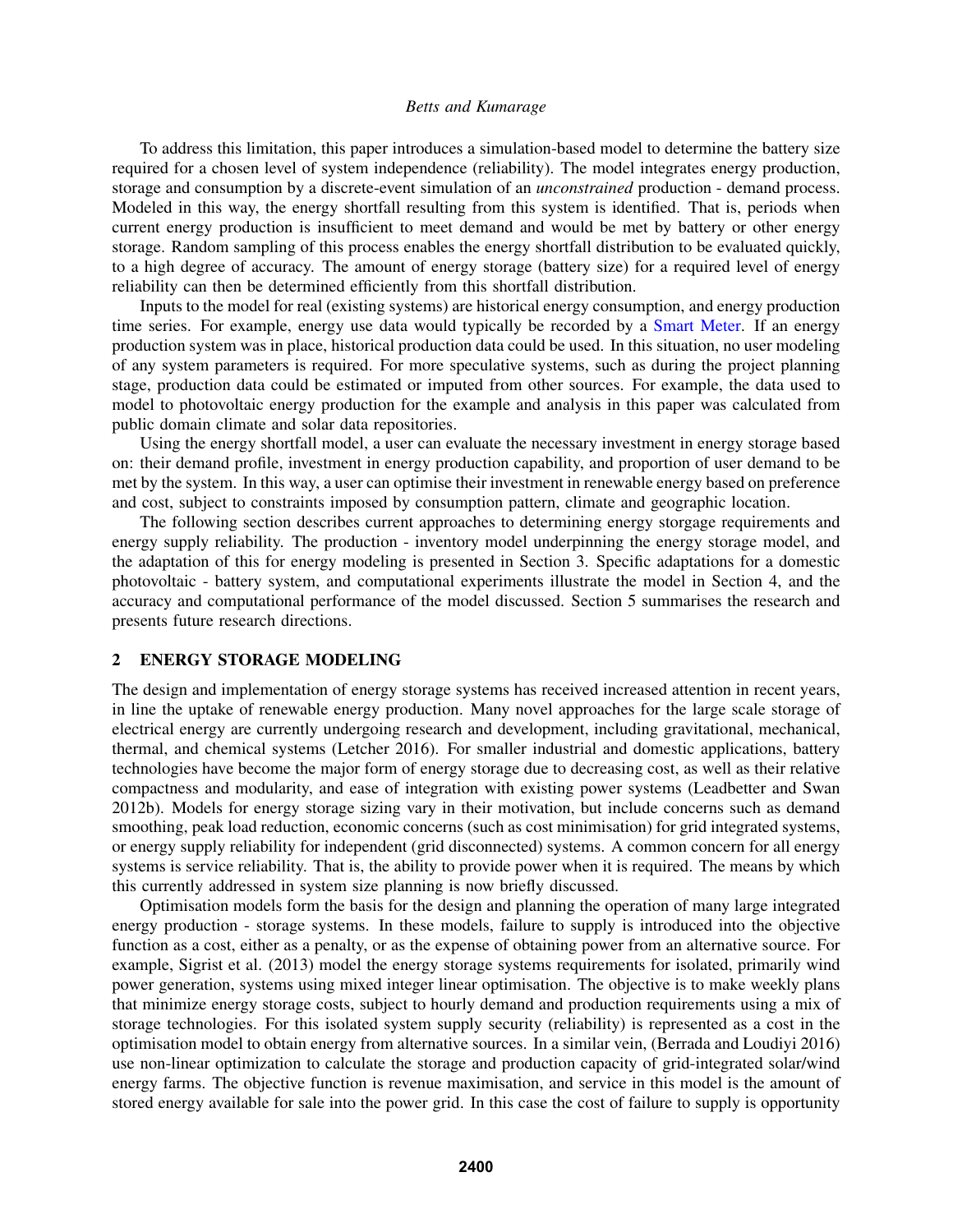loss. In these and similar models, the probability the system fails to supply can be derived from the optimal plan. However, these models require complex optimisation, which is computationally intensive and accessible only to specialists.

Discrete-event simulation-based optimisation is an alternative approach for evaluating the reliability of energy production - supply systems. Ekren and Ekren (2008) model the storage capacity required to obtain energy self-sufficiency for an isolated solar and wind powered installation. The objective function is total power cost minimisation (taking into account plant cost and operation). Service reliability is factored into this model as a cost premium for providing energy from an external source weighted by a loss of load probability. System operation is evaluated across a variety of parameter combinations using discrete-event simulation, from which an optimal parameter combination is found using response surface methodology, or simulated annealing (Ekren and Ekren 2010). Leadbetter and Swan (2012a) model the battery capacity necessary to reduce peak demand (peak shaving). Service reliability is calculated from instances of failure, that is, when the household is unable to meet demand using stored energy. Multiple simulation trials of household operation at varying battery/inverter settings enable the construction of iso-failure plots, from which optimal system characteristics can be determined for a desired level of peak demand offset. A limitation of using simulation models in this way for optimisation is the inability of the simulation model to be used as a basis for determining the functional form for the factors controlling supply reliability without resorting to multiple trials to evaluate the input parameter space. This requires multiple trials, again making the modeling also computationally expensive. In the model developed in this paper, a method requiring only single simulation of the production-supply system is introduced, making the optimisation highly efficient.

Schneider et al. (2016) analyse the energy storage requirements of an apartment building from an inventory modeling perspective. Residual load data, (energy produced from renewable sources, less user demand) to be supplied from the grid, is collected over one year. This forms the basis for constructing an empirical shortfall distribution from which storage size can be optimised based on the costs of energy production, storage and alternative energy supply using a single period (Newsvendor type) inventory model (Hopp and Spearman 2011). Although this approach captures the volatility of energy production and demand, every day starts anew under the assumptions of a single period model, therefore energy stored day to day is not captured, and the effect on storage of successive days of under production, for example, is not captured. To address this, a multi-period model is implemented, which provides a better estimation of energy shortfall. to eliminate the need to estimate demand parameters we simulate directly from user data.

# 3 PRODUCTION-INVENTORY MODEL FOR ENERGY STORAGE

The model for energy production and storage developed in this paper is based on a multi-period constrained production-inventory system intended, at least implicitly, for physical systems. This section introduces the fundamental discrete-event model and then presents adaptations for approximating energy production and storage systems, where demand and production are continuous and likely to be time-phased. The complete algorithm for simulating this system is then described.

## 3.1 Constrained Production-Inventory Model

The constrained production-inventory model for physical systems is based on the protocol that at each discrete time period, customer demand is supplied either by production during that time period, or by a combination of production and stock from inventory. If production during any period exceeds demand, then that excess can be put into inventory for future use. Production is constrained, with the consequence that if demand in any period is sufficiently large that it cannot be serviced by current production and stock held in inventory then a *stockout* results. This may result in either a lost sale, or a backorder for supply in a later period. A typical approach to managing these systems is to determine a *target level*, or ideal maximum inventory level, in order that an acceptable level of service is achieved (Muckstadt and Sapra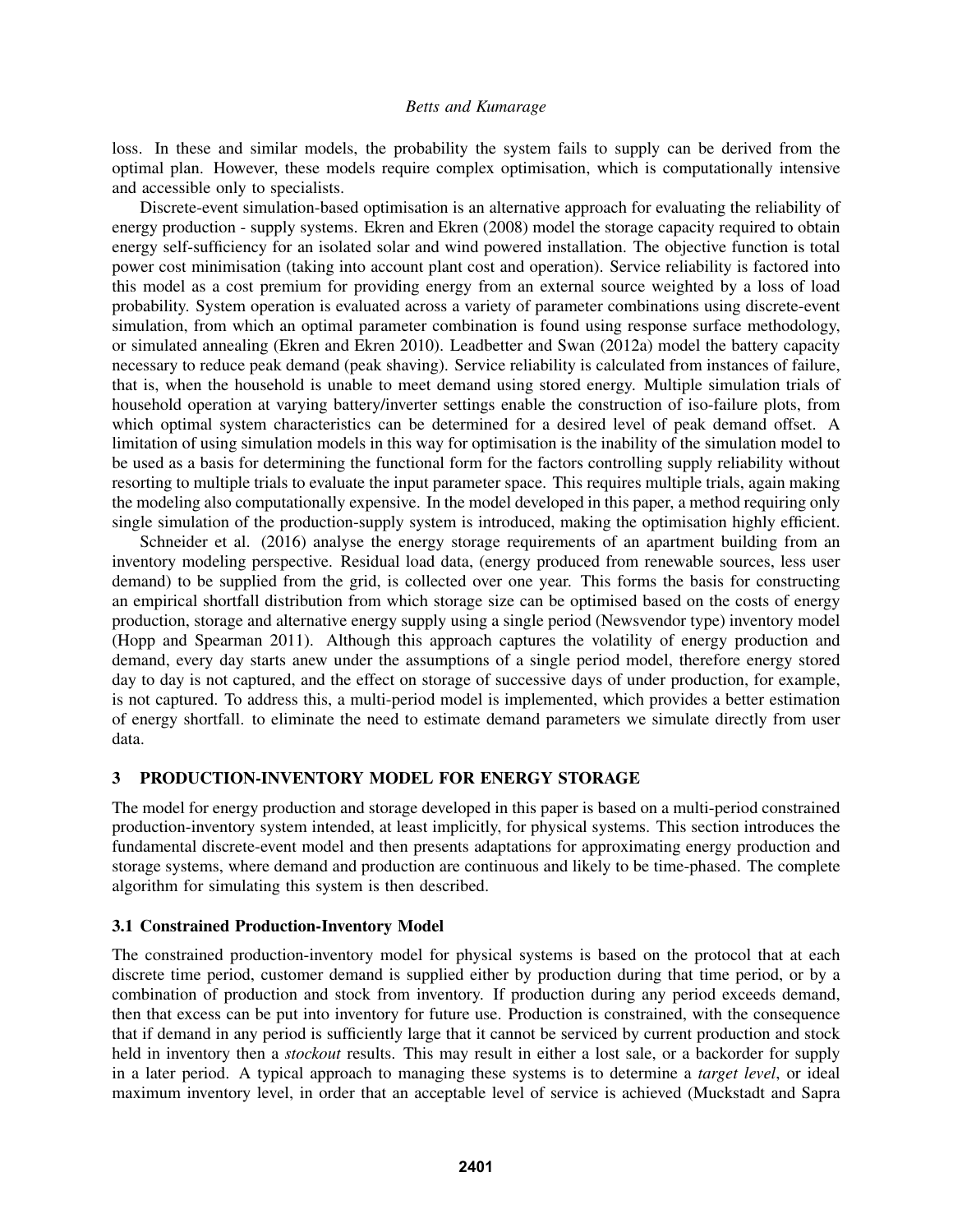2010). To calculate the required target level, for a desired level of service in a production system, it is necessary to model the probability distribution of the *inventory shortfall*. This is the amount by which the safety stock falls short of the target level at the end of each production-supply cycle.

In a multi-period system, the inventory shortfall, *V*, is defined by the recursive relationship

$$
V_t = \max(V_{t-1} + D_t - P_t, 0),\tag{1}
$$

where  $D_t$  and  $P_t$  are demand and production at time  $t$  respectively. Demand at each period  $D_t$ , is an independent random variable. Production at each period is determined as the amount required to supply demand in the current period, and restore the end of period inventory to the target level, subject to a constraint, *C*, thus  $P_t \leq C$ . The condition that  $E(D) \leq C$  means that an infinite backlog of unmet demand does not build up, hence the process is ergodic, and a steady state distribution exists for *V* (Muckstadt and Sapra 2010).

The mass exponential distribution has been shown to be a highly accurate approximation of the shortfall distribtion under a wide variety of demand distributions (Glasserman 1997; Roundy and Muckstadt 2000; Muckstadt and Sapra 2010). This is defined for  $V \ge 0$  as  $P(V = 0) = P_0$ , and the remainder being exponentially distributed with mean  $\gamma^{-1}$ , that is,  $P(V = v) = \overline{P}_0 \gamma e^{-\gamma v}$ . The complementary cumulative distribution function, defining the probability that the shortfall will exceed  $v$ , is

$$
\overline{F}_V(v) = \begin{cases} \overline{P}_0 e^{-\gamma v}, & v > 0. \\ 0, & \text{otherwise.} \end{cases}
$$
 (2)

This enables the target inventory level necessary to give a required service level (the probability that demand in any period is not met - Type I service) to be calculated as

Target Inventory Level = 
$$
-\gamma \cdot ln\left(\frac{1-\text{Service Level}}{\overline{P}_0}\right), \overline{P}_0 \neq 0.
$$

Analytical methods for evaluating the parameters of Equation 2 are given by Glasserman (1997) and Roundy and Muckstadt (2000), which are accurate when the coefficient of demand variation is less than 2, and the probability distribution function for demand is expressible in analytical form. Recent research by Betts (2014) introduced a highly efficient method for parameter estimation in which the shortfall distribution is created empirically by random sampling from a single unconstrained simulation of production system. Calculating service levels directly from the modeled shortfall distribution is a much faster form of simulationoptimisation than simulating the system under varying target levels to find the one that achieves the desired service.

The parameters of the mass exponential distribution are estimated using efficient computational methods. This approach eliminates the need to express the demand distribution in analytical form by simulating demand directly from the data. The new model also been shown to remain highly accurate at very high levels of demand variability. These factors make this new simulation-based model highly suitable for energy production systems modeling, where highly variable demand *and* production result in high process variability, and where historical demand and production are known, but in many cases impossible to express in a tractable functional form. Adaptations of this model for energy systems are now introduced.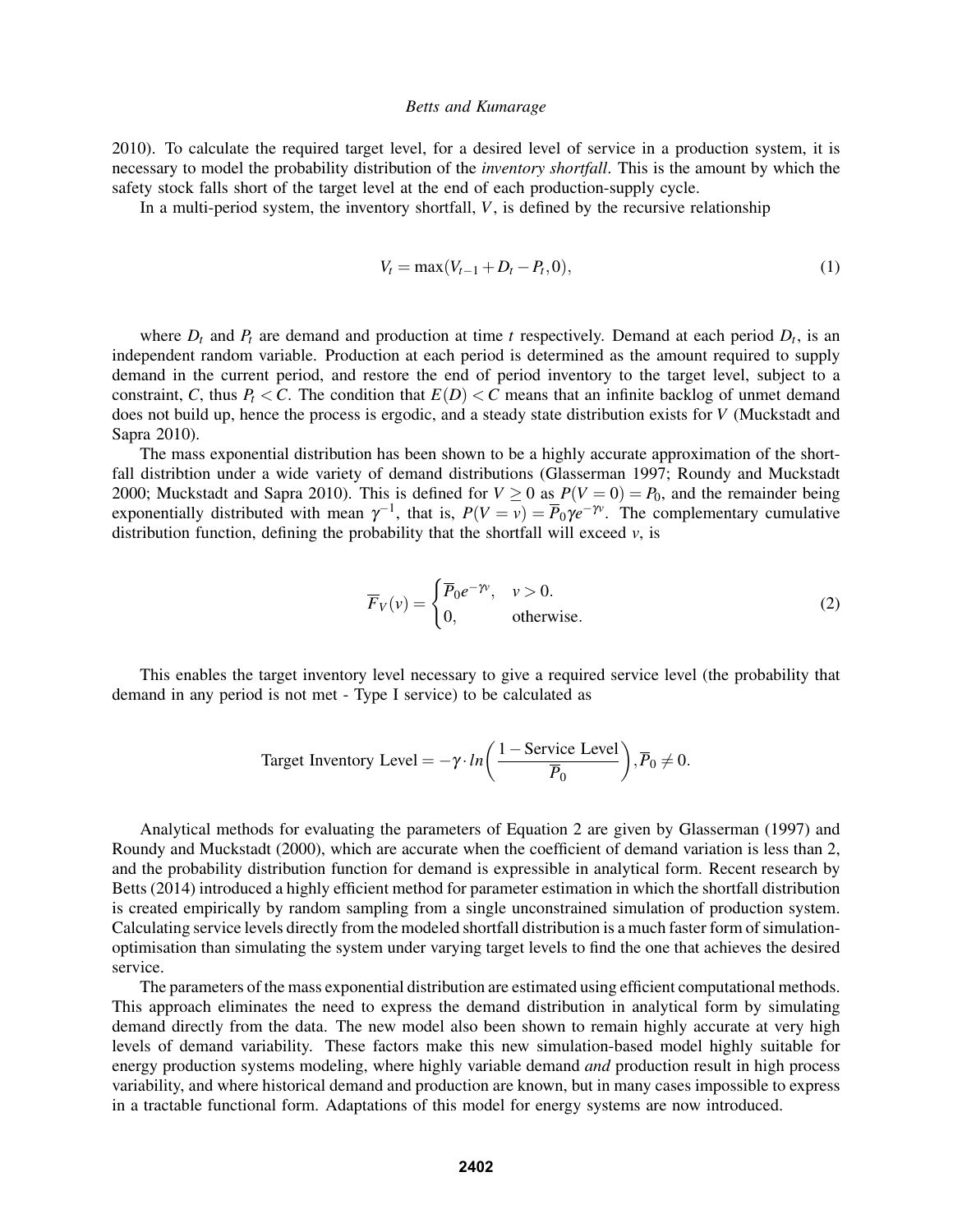# 3.2 Adaptations for Renewable Energy Systems Modeling

To better model renewable energy production and storage, the following modifications to the original discrete-event simulation of a physical production and inventory system are proposed:

- Shorter discrete-event time intervals achieved by subdividing the typically daily time steps in physical production inventory systems more closely approximate the continuous time-varying process of power production and consumption.
- Stochastic production typical of renewable energy systems (for example solar, wind, wave) replaces constrained production in the original model. Thus,  $P_t$  is now a random variable. This does not materially affect the behavior of Equation 1 and the resulting shortfall distribution despite increasing the variance of the modified process to  $Var(D) + Var(P)$ , compared with  $Var(D)$  previously.
- Time-phased demand and production reflect periodic (typically daily) patterns of energy consumption and production violates the assumptions that  $D_t$  is an  $i, i, d$  random variable. To avoid this bias in modeling the shortfall distribution, the sampling rate of the inventory shortfall in the simulation model is set low enough to ensure that consecutive sampled variables are effectively independent.
- Storage losses in power systems mean that, compared with using energy directly, as it is created, only a proportion of the energy stored can be retrieved. This is the *round trip efficiency* of the storage system, *B*. Taking this into account, Equation 1 becomes

$$
V_t = \begin{cases} \max(V_{t-1} + D_t - P_t, 0), & D_t \ge P_t \\ \max(V_{t-1} + B(D_t - P_t), 0) & D_t < P_t. \end{cases}
$$

• Latency in the conversion of stored energy to usable power is typical of many non-battery energy storage systems. However, assumptions of the original model remain valid even under stochastic production delay (Muckstadt and Sapra 2010), enabling these technologies to be modeled.

# 3.3 Simulation Model for Energy Storage Level

Figure 1, presents the complete model for determining the parameters of the energy shortfall distribution by simulation directly from power production and demand data. This distribution is then used to calculate the storage level necessary to provide a power supply at a specified reliability. The assumptions underpinning the discrete-event simulation model are first described:

- Time resolution of the simulation is determined by the granularity of the demand or production input data streams, whichever is the finest. In the model following, the time frame evaluated is assumed to be composed of an arbitrary number of *days*, each of which consists of *n* discrete *time intervals*. Inputs to the model are either historical time series data of consumption and production, or modeled data.
- The daily cycle of energy production and consumption is reflected in, the model by simulating each day as time sequenced iterations through the course of the day at the finest resolution of the data.
- Daily demand and production are sampled randomly and independently to capture the systematic interaction between these factors over the longer term in the presence of day-to-day variation. That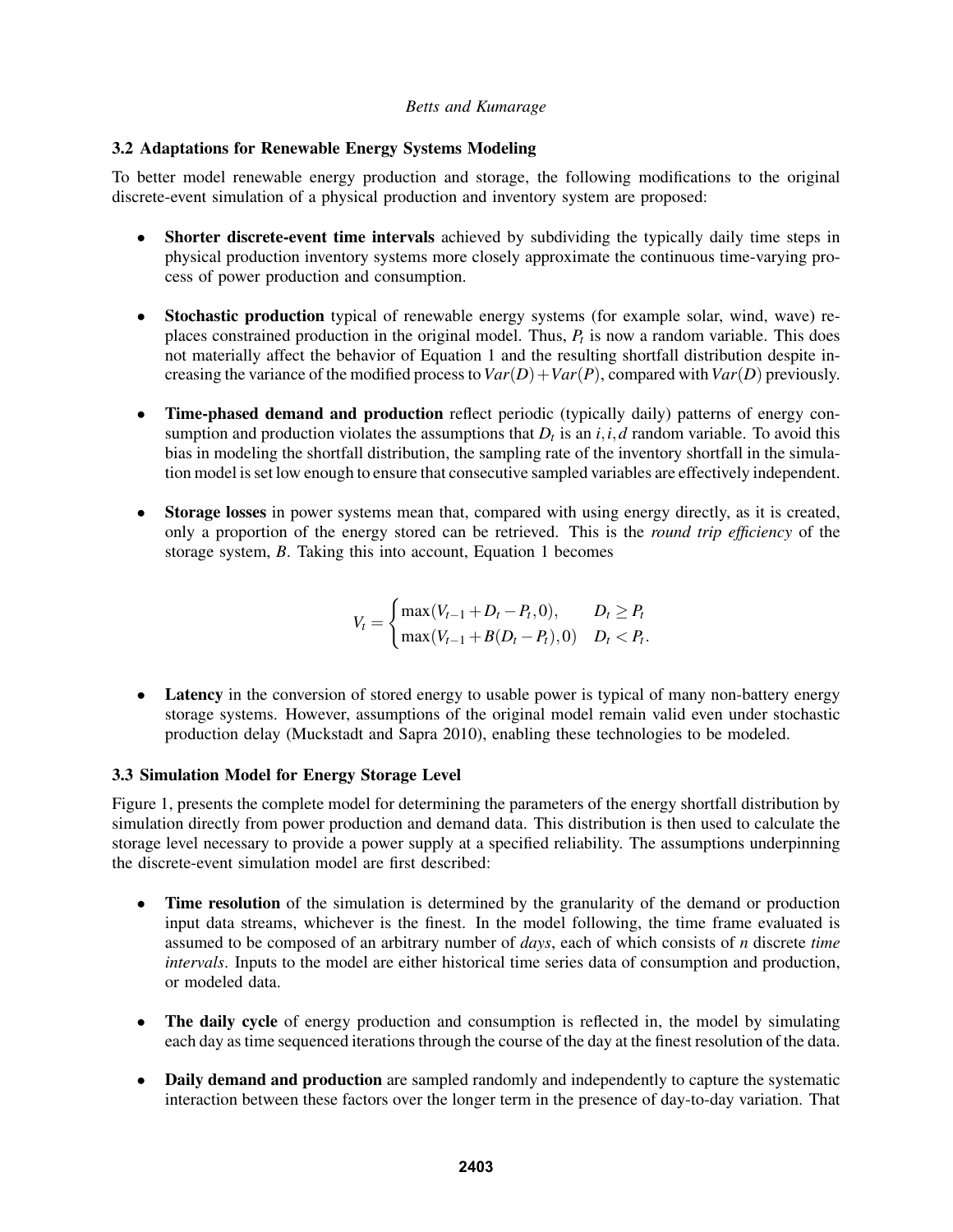is, *days* for production are chosen at random, and independently of *days* for consumption.

- Energy storage time evolution is determined by the succesive daily production-supply cycles. The model implicitly assumes that all demand can be supplied, thus an infinite shortfall is theoretically possible. Demand is either supplied from energy produced during the current period, or from stored energy, or a combination of the two. Excess energy produced is stored, reducing the energy shortfall. Storage is capped (by convention, at 0, reflecting the as yet unknown energy target level) so that excess energy produced is discarded. This reflects energy that could be sold to the energy grid.
- The shortfall distribution sampling occurs at random, at a sufficiently low rate to eliminate correlation between successive sampled points.

Figure 1 shows the algorithm for Discrete-Event simulation model of the energy shortfall distribution parameters  $P_0$  and  $\gamma$ , the following terminology is used: the time interval to be evaluated, *I*, consists of a number of *days*, with each day consisting of *n periods*. Production and demand days are independently chosen at random. Days are subdivided into *n* time periods. Thus demand and production over each day are  $D_{d,t}$ ,  $P_{d',t}$  respectively. *N* samples are obtained. *k* sets threshold for sampling, and is set at 0.001 in the trials that follow, so that samples are taken every 1000 iterations on average. The shortfall array is then sorted into ascending order. To estimate  $P_0$  and  $\gamma$ , binary division is used to find the break point, *X*, where the lower group,  $V_0, ..., V_X$ , are the zeros from which  $P_0$  is calculated.  $\gamma$  is determined from the the upper group  $V^H = V_{X+1},...V_N$  by fitting a regression of  $V_H$  against its log-transformed fractiles with intercept  $\approx 0$ and finding the gradient (Fraile and Garca-Ortega 2005; Betts 2014).

\n- 1: Initialize: 
$$
V_t = 0
$$
; Initialize array to store  $V_t$ :  $\mathbf{V}[] = \mathbf{0}$ ;  $s = 1$
\n- 2: **repeat**
\n- 3: randomly choose demand day:  $D_d, d \in I$
\n- 4: randomly choose production day:  $P_{d'}, d' \in I$
\n- 5: **for**  $t = 1$  to *n* **do**
\n- 6:  $V_t = \begin{cases} \max(V_{t-1} + D_t - P_t, 0), & D_t \ge P_t \\ \max(V_{t-1} + B(D_t - P_t), 0) & D_t < P_t. \end{cases}$
\n- 7: if  $rand(0, 1) < k$  then  $\mathbf{V}[s] = V_t$ ;  $s = s + 1$
\n- next
\n- 8: **until**  $s = N$
\n- 9: sort  $\mathbf{V}[]$  into ascending order
\n- 10: **if** all  $\mathbf{V}[] = 0$  then  $P_0 = 0, \gamma = 0$
\n- 11: **else** set  $x_{low} = 1$ ,  $x_{high} = N$ ,  $x_{mid} = \text{trunc}((x_{low} + x_{high})/2)$
\n- 12: **repeat**
\n- 13: **if** intercept  $V^H(X_{low}) < 0$  and intercept  $V^H(X_{mid}) < 0$  **then** 14:  $X_{low} = X_{mid}$
\n- 15: **else**
\n- 16:  $X_{high} = X_{mid}$
\n- 17:  $x_{mid} = \text{trunc}((x_{low} + x_{high})/2)$
\n- 18: **until**  $X_{low} = X_{mid}$  or  $X_{high} = X_{mid}$
\n

Figure 1: Discrete-Event simulation model of the energy shortfall distribution parameters  $P_0$  and γ.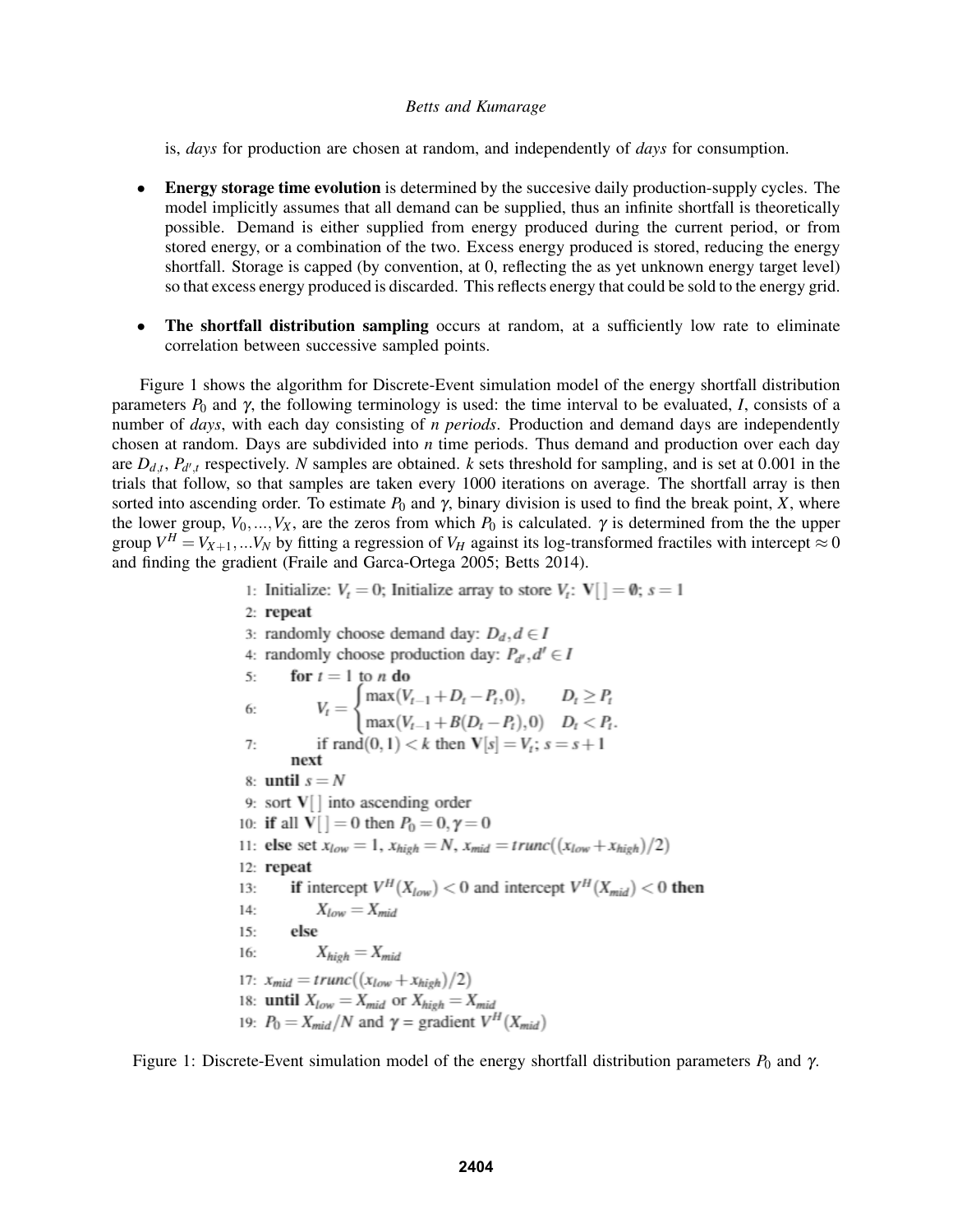## 4 EXPERIMENTAL RESULTS FOR A DOMESTIC PHOTOVOLTAIC-BATTERY SYSTEM

The model is now illustrated by modeling the battery requirements for a domestic photovolatic energy system. For this simplified system, electrical energy collected by solar panels is either used directly, or stored in (lithium-ion type) batteries for later use. Power is delivered to household via an inverter, which converts DC power to AC at the voltage required for domestic use. The system is managed by a simple controller.

Energy consumption data is based on historical use. Energy production and storage is based on a theoretical PV system, using publicly available solar exposure data and typical system characteristics. Data sources and characteristics of the data are first outlined. The specific adaptations to Figure 1 to implement theoretical solar production and storage are then described. Experimental design and results are then discussed.

The performance of the simulation model was evaluated by measuring the accuracy of predicted battery size necessary to achieve a specified service level for 10 households, based on desired service reliability (grid independence), historical energy consumption (shown in Figure 2), and PV system size. Because solar exposure varies greatly over the year, as shown in Figure 3, the model was tested over shorter periods, corresponding high, low or transitional solar exposure. Battery size was calculated over "seasons" based on the solar cycle. Each season was approximately 91 days in duration centered on the southern hemisphere summer and winter solstices (December 22 and June 22 respectively), and autumnal and vernal equinoxes (March 22 and September 22 respectively).

### 4.1 Demand and Production Data

Historical household consumption used in the experiments that follow, was extracted from a publicly available data set released as part of the Govhack Australia (2016) hackathon. The data consists of household consumption recorded at 30 minute intervals, daily over one year (2015), for 10 households in the Sydney region, Australia. Figure 1 shows total daily consumption (*kW h*), by season, for each of these households. Both the average consumption and seasonal use patterns vary between households with peak demands typically occurring during summer or winter. Intraday power consumption (not shown) also varies, with morning and evening peaks in demand being typical.



Figure 2: Total daily household consumption  $(kWh)$  by season, for 10 households.

Solar energy production is calculated from daily solar exposure during sunlight hours. This data was all obtained from public sources. Daily solar exposure for the Sydney region is published by the Australian Government, Bureau of Meteorology (2015). Daily sunrise and sunset times are published by Geoscience Australia (2015). Solar data for the year 2015 was used in the experiments that follow. Figure 3 shows daily solar exposure in  $(MJm^{-2})$  over the year. In the modeling that follows it is assumed that solar intensity varies over the day as a sinusoidal function from sunrise to sunset. Analysis of total daily household demand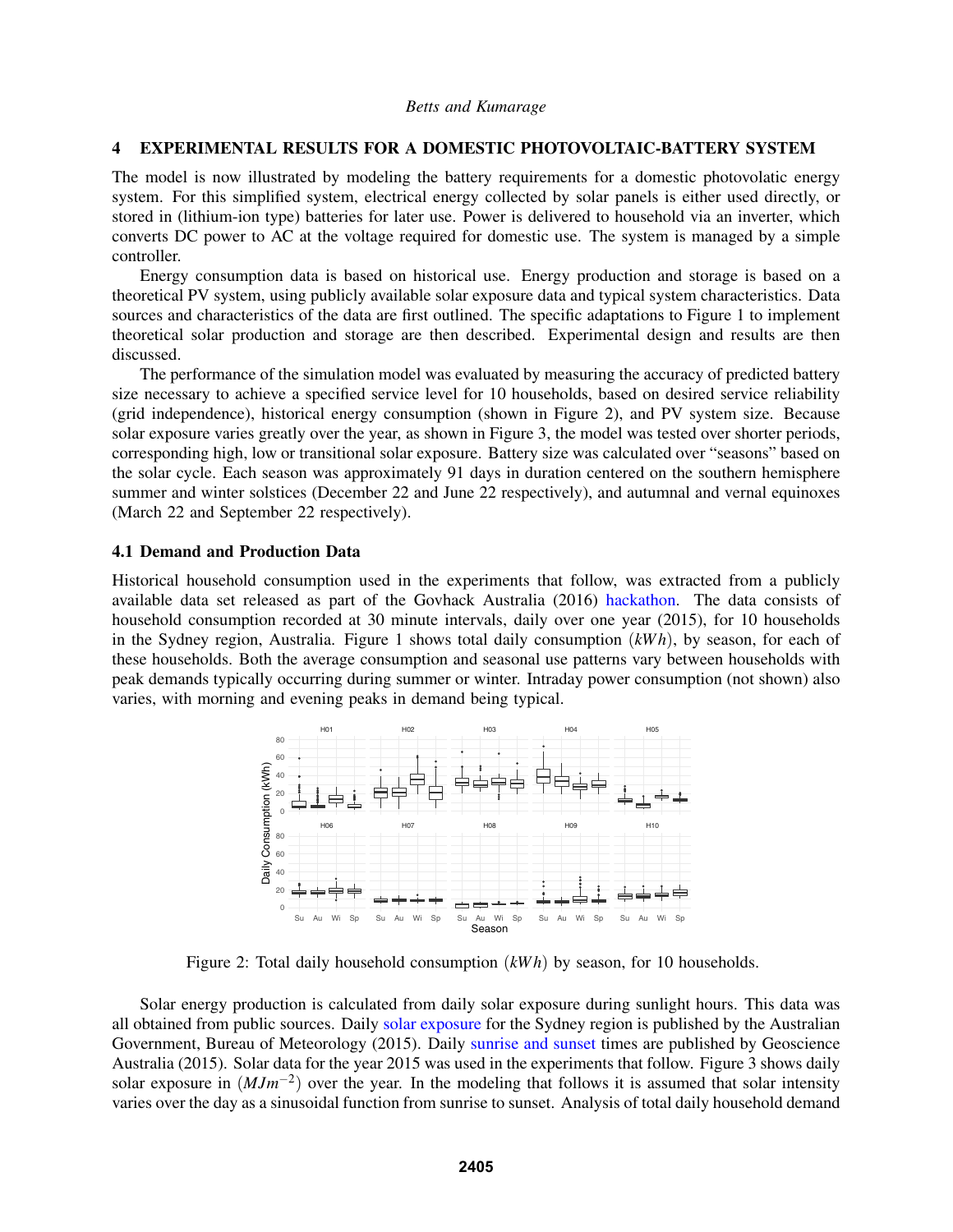and total daily exposure showed that these had a very low correlation, in the range  $|r| < 0.2$ . Accordingly in the experiments following, daily demand and solar exposure are sampled independently.



Figure 3: Daily solar exposure (*MJm*−<sup>2</sup> ) over one year.

#### 4.2 Modeling Solar Energy Production and Storage

Solar energy production  $(kWh)$  is calculated as a function of the following inputs: the day of the year, *d*; the time of day, *t*, solar radiation over the whole day,  $R_d$ ,  $(MJm^{-2})$ , latitude,  $L^{\circ}$ , solar panel tilt,  $T^{\circ}$ , system energy production capacity,  $Z$ ,  $(kW)$ ; and system solar to electrical energy conversion efficiency  $E\%$ .

Daily solar exposure relative to latitude and panel tilt is

$$
R_d^* = \frac{R\sin(\alpha)\sin(\alpha + T)}{\sin(\alpha)},
$$
 where  $\alpha = 90 - L + 23.45^\circ \sin(\frac{360^\circ}{365}(284 + d))$ 

(Pveducation.Org 2018). Total daily solar exposure is calculated at 30 minute intervals between sunrise, and sunset,  $SR_d$  and  $SS_d$  respectively, since this is the time resolution set by the consumption data, assuming a sinusoidal intensity over the day.

$$
R_{d,t}^* = \begin{cases} R_d^* \cdot \sin\left(\frac{(t - SR_d) \cdot 180^\circ}{SS_d - SR_d}\right) \cdot \frac{\pi}{4 \cdot (SS_d - SR_d)}, & SR_d < t < SS_d\\ 0, & \text{otherwise.} \end{cases}
$$

Thus, for a system of size *Z*kW, total energy (kWh) produced over each 30 minute time interval is

$$
P_{d,t} = R_{d,t}^* \cdot Z \cdot E.
$$

#### 4.3 Design of Experiments

The factors varied between trials were: desired service reliability (the probability that power demanded would be supplied), which was set at 90%, 95%, 99% and 99.9%; and PV system sizes, at  $Z = 5$ , 10 and 20kW. Trials were not run when the expected production capacity of the PV system was not sufficient to meet expected household demand over a particular season. 150 repetitions were run at each feasible parameter combination. System parameters determining production and storage efficiency were not varied between trials. These were: the latitude of Sydney  $L = -33.50^{\circ}$ ; panel tilt toward north  $T = 33.50^{\circ}$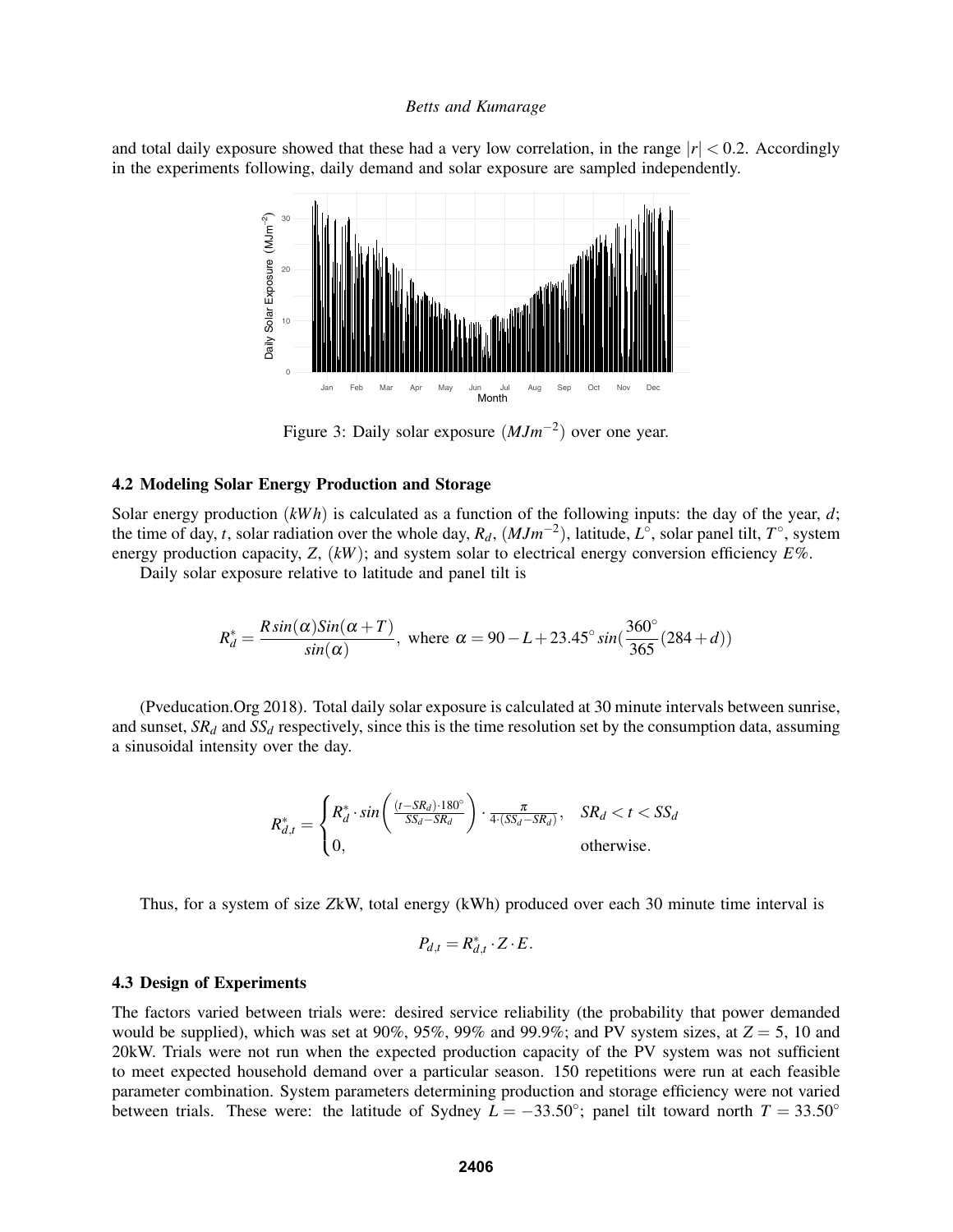(giving maximum energy production over the year). Solar energy to electrical energy conversion efficiency,  $E = 0.15$ ; and battery round trip efficiency,  $B = 0.85$ , were estimated to be values typical of current PV-battery systems. See, for example, National Renewable Energy Laboratory (2018).

The following simulation run length and sampling parameters were adopted from Betts (2014) as values giving a high level of accuracy, beyond which only a small increase in accuracy could be obtained at a high computational cost. 10,000 samples were collected to model the shortfall distribution (*V*) in each trial. The sampling rate was  $k = 0.001$ , that is, one sample was obtained every 1000 iterations, on average. This equates to a run length of approximately 10,000,000 iterations of the production - demand cycle in the initial simulation, from which the shortfall distribution parameters are estimated (figure 1). A second (test) simulation of the system, to measure the accuracy of the predicted battery size was run for 10,000 iterations. At these parameter setting, the total time to run the simulation - optimisation model, including accuracy testing, was of the order of 30 seconds on a 2.4 Ghz iMac.

### 4.4 Results

The accuracy of the predicted battery size was tested by re-running the simulation of the system described in figure 1, but with a battery of the recommended size in place, and recording the Type I service level obtained. The mean absolute error (MAE) between predicted service level (desired reliability), and calculated service reliability (from the test simulation), by PV system size, season, desired service reliability and household, is shown in Table 1. Empty cells correspond to parameter combinations where expected energy production was insufficient to meet expected energy demand.

Model validity was evaluated by comparing the battery size recommendations of the current model against those published by a variety of vendors and consumer information services including Tesla (Tesla Inc. 2018) and Solar Choice (James Martin II 2018). Although these resources could not evaluate battery size at the level of specificity of the trials reported (for example, with respect to service level, seasonal effect, PV system size and demand variation), trial results were in agreement with their general recommendations. Model stability was evaluated by calculating the coefficient of variation of the recommended battery size over all repetitions at each parameter combination. This was 0.015 on average for all trials reported, indicating a high level of stability across the parameter values evaluated.

Table 1 shows that service level prediction accuracy decreases as the constraint of the energy production system decreases, that is, for a given service level, increasing the size of the PV system reduces the accuracy of predictions. This is because the approximation of the energy shortfall by the mass exponential distribution becomes more accurate towards the tail of the distribution, which is achieved at higher service level fractiles, or under increased production constraint (Glasserman 1997; Roundy and Muckstadt 2000). At the lowest level of service reliability tested, 90% the MAE of the predicted reliablity is quite low, of the order of  $3\%,(0.029)$ , thus storage system recommendations made at this level of reliability would need to exercise caution. However, for tests at 95% service reliability and above, the predictions have a MAE of of 0.005, or 0.5%. At the highest levels of service reliability, model accuracy is greatest. Thus, the model is most useful for situations where grid-equivalent supply reliability (greater than 99.99%) is required. Differences in model accuracy between households at all factor levels suggests that the effect of intra-day demand variation on the shortfall distribution should be explored further.

## 5 SUMMARY AND CONCLUSION

This paper has introduced a discrete-event simulation-based model to determine the storage level required to achieve a desired level energy service reliability for a renewable energy system. The parameters of the energy shortfall distribution are estimated by sampling from a single simulation of the demand - production system, from which the energy storage required for a required level of service reliability can be calculated directly. Computational testing of the service reliability given by the predicted battery size shows that the accuracy of the model increases with desired service reliability. The model is highly accurate at service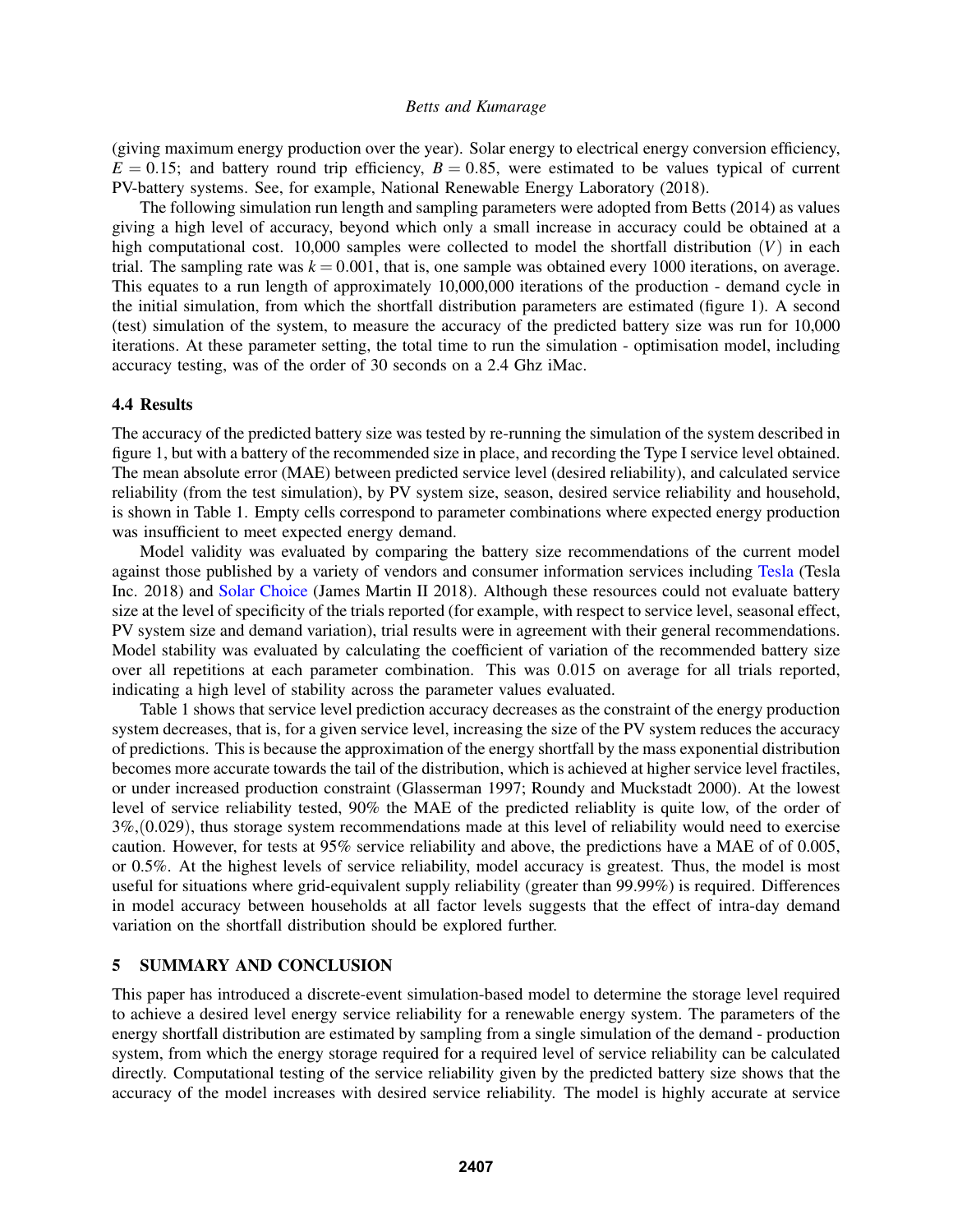levels approaching grid reliability. Because the output of the model describes the parameters of the energy shortfall distribution, a user can evaluate the performance of a battery of any size. In this way the service level given by a battery of a fixed size can be calculated over the year, enabling the relative costs and benefits of an investment in batteries to be evaluated.

Table 1: Mean Absolute Error: predicted *vs* actual service reliability, by PV system size, season, desired service reliability (SR) and household (HH).

|                 |                                                                                        | PV System Size (kW)                                                                    |                                                                                        |                                                                  |                                                                                        |                                                                                        |                                                                                        |                                                                                        |                                                                                        |                                                                                        |                                                                                        |                                                                                        |                                                                                        |
|-----------------|----------------------------------------------------------------------------------------|----------------------------------------------------------------------------------------|----------------------------------------------------------------------------------------|------------------------------------------------------------------|----------------------------------------------------------------------------------------|----------------------------------------------------------------------------------------|----------------------------------------------------------------------------------------|----------------------------------------------------------------------------------------|----------------------------------------------------------------------------------------|----------------------------------------------------------------------------------------|----------------------------------------------------------------------------------------|----------------------------------------------------------------------------------------|----------------------------------------------------------------------------------------|
|                 |                                                                                        | 5<br>10<br>$\overline{20}$                                                             |                                                                                        |                                                                  |                                                                                        |                                                                                        |                                                                                        |                                                                                        |                                                                                        |                                                                                        |                                                                                        |                                                                                        |                                                                                        |
|                 |                                                                                        | <b>Season</b>                                                                          |                                                                                        |                                                                  |                                                                                        |                                                                                        |                                                                                        |                                                                                        |                                                                                        |                                                                                        |                                                                                        |                                                                                        |                                                                                        |
| $\overline{HH}$ | $S_{\rm R}$                                                                            | Su                                                                                     | Au                                                                                     | Wi                                                               | <b>Sp</b>                                                                              | $\overline{\mathbf{S}}$ u                                                              | Au                                                                                     | Wi                                                                                     | Sp                                                                                     | Su                                                                                     | Au                                                                                     | Wi                                                                                     | <b>Sp</b>                                                                              |
| H <sub>01</sub> | $\overline{0.9}$                                                                       | 0.0692                                                                                 | $\overline{a}$                                                                         |                                                                  | $\blacksquare$                                                                         | 0.0126                                                                                 | 0.0051                                                                                 | 0.0143                                                                                 | 0.0137                                                                                 | 0.0199                                                                                 | 0.0329                                                                                 | 0.0826                                                                                 | 0.0643                                                                                 |
|                 | 0.95                                                                                   | 0.0355                                                                                 | $\overline{a}$                                                                         |                                                                  | Ĭ.                                                                                     | 0.0026                                                                                 | 0.0068                                                                                 | 0.0033                                                                                 | 0.0083                                                                                 | 0.0113                                                                                 | 0.0082                                                                                 | 0.0085                                                                                 | 0.0135                                                                                 |
|                 | 0.99                                                                                   | 0.0074                                                                                 | $\overline{\phantom{a}}$                                                               | $\overline{\phantom{a}}$                                         | $\overline{\phantom{a}}$                                                               | 0.0017                                                                                 | 0.0020                                                                                 | 0.0018                                                                                 | 0.0011                                                                                 | 0.0014                                                                                 | 0.0077                                                                                 | 0.0081                                                                                 | 0.0072                                                                                 |
|                 | 0.999                                                                                  | 0.0012                                                                                 |                                                                                        |                                                                  |                                                                                        | 0.0004                                                                                 | 0.0004                                                                                 | 0.0005                                                                                 | 0.0004                                                                                 | 0.0006                                                                                 | 0.0009                                                                                 | 0.0010                                                                                 | 0.0009                                                                                 |
| H <sub>02</sub> | $\overline{0.9}$                                                                       | 0.0257                                                                                 | 0.0059                                                                                 | $\overline{a}$                                                   | 0.0093                                                                                 | 0.0176                                                                                 | 0.0265                                                                                 | 0.0068                                                                                 | 0.0102                                                                                 | 0.0226                                                                                 | 0.0448                                                                                 | 0.0629                                                                                 | 0.0117                                                                                 |
|                 | 0.95                                                                                   | 0.0123                                                                                 | 0.0026                                                                                 | $\overline{\phantom{a}}$                                         | 0.0033                                                                                 | 0.0077                                                                                 | 0.0038                                                                                 | 0.0051                                                                                 | 0.0092                                                                                 | 0.0071                                                                                 | 0.0134                                                                                 | 0.0024                                                                                 | 0.0048                                                                                 |
|                 | 0.99                                                                                   | 0.0032                                                                                 | 0.0016                                                                                 | $\overline{\phantom{a}}$                                         | 0.0023                                                                                 | 0.0014                                                                                 | 0.0045                                                                                 | 0.0020                                                                                 | 0.0049                                                                                 | 0.0014                                                                                 | 0.0054                                                                                 | 0.0070                                                                                 | 0.0020                                                                                 |
|                 | 0.999                                                                                  | 0.0008                                                                                 | 0.0004                                                                                 | ÷,                                                               | 0.0004                                                                                 | 0.0005                                                                                 | 0.0027                                                                                 | 0.0005                                                                                 | 0.0004                                                                                 | 0.0007                                                                                 | 0.0030                                                                                 | 0.0009                                                                                 | 0.0008                                                                                 |
| H <sub>03</sub> | $\overline{0.9}$                                                                       | $\overline{a}$                                                                         | $\equiv$                                                                               | $\overline{a}$                                                   | $\overline{a}$                                                                         | 0.0207                                                                                 | 0.0249                                                                                 | $\frac{1}{2}$                                                                          | 0.0243                                                                                 | 0.0186                                                                                 | 0.0036                                                                                 | 0.0588                                                                                 | 0.0038                                                                                 |
|                 | 0.95                                                                                   | Ĭ.                                                                                     | ÷,                                                                                     |                                                                  | ÷,                                                                                     | 0.0102                                                                                 | 0.0127                                                                                 | $\blacksquare$                                                                         | 0.0118                                                                                 | 0.0058                                                                                 | 0.0098                                                                                 | 0.0306                                                                                 | 0.0084                                                                                 |
|                 | 0.99                                                                                   | $\overline{a}$                                                                         |                                                                                        |                                                                  | L.                                                                                     | 0.0024                                                                                 | 0.0029                                                                                 | $\blacksquare$                                                                         | 0.0022                                                                                 | 0.0030                                                                                 | 0.0026                                                                                 | 0.0062                                                                                 | 0.0009                                                                                 |
|                 | 0.999                                                                                  | $\overline{a}$                                                                         | $\overline{a}$                                                                         |                                                                  | $\overline{\phantom{a}}$                                                               | 0.0006                                                                                 | 0.0006                                                                                 | $\overline{\phantom{a}}$                                                               | 0.0005                                                                                 | 0.0008                                                                                 | 0.0004                                                                                 | 0.0009                                                                                 | 0.0003                                                                                 |
| H <sub>04</sub> | $\overline{0.9}$                                                                       | $\overline{a}$                                                                         | $\overline{a}$                                                                         | $\overline{a}$                                                   | $\overline{a}$                                                                         | $\overline{a}$                                                                         |                                                                                        | $\overline{a}$                                                                         | $\overline{a}$                                                                         | 0.0128                                                                                 | 0.0069                                                                                 | 0.0149                                                                                 | 0.0261                                                                                 |
|                 | 0.95                                                                                   | $\overline{a}$                                                                         | $\overline{\phantom{a}}$                                                               |                                                                  |                                                                                        |                                                                                        |                                                                                        |                                                                                        | $\overline{\phantom{a}}$                                                               | 0.0062                                                                                 | 0.0050                                                                                 | 0.0108                                                                                 | 0.0130                                                                                 |
|                 | 0.99                                                                                   |                                                                                        |                                                                                        |                                                                  |                                                                                        |                                                                                        |                                                                                        |                                                                                        | ÷,                                                                                     | 0.0012                                                                                 | 0.0022                                                                                 | 0.0030                                                                                 | 0.0050                                                                                 |
|                 | 0.999                                                                                  | $\overline{a}$                                                                         | $\sim$                                                                                 | Ĭ.                                                               | $\overline{a}$                                                                         | $\overline{a}$                                                                         | $\overline{a}$                                                                         | $\overline{a}$                                                                         | $\overline{a}$                                                                         | 0.0004                                                                                 | 0.0005                                                                                 | 0.0005                                                                                 | 0.0007                                                                                 |
| H <sub>05</sub> | $\overline{0.9}$                                                                       | $\overline{a}$                                                                         | $\overline{\phantom{a}}$                                                               | Ĭ.                                                               | Ĭ.                                                                                     | Ĭ.                                                                                     | $\overline{a}$                                                                         | ÷,                                                                                     | $\overline{a}$                                                                         | 0.0237                                                                                 | 0.0144                                                                                 | 0.0224                                                                                 | 0.0320                                                                                 |
|                 | 0.95                                                                                   | $\overline{a}$                                                                         |                                                                                        |                                                                  |                                                                                        |                                                                                        |                                                                                        |                                                                                        | $\overline{a}$                                                                         | 0.0120                                                                                 | 0.0079                                                                                 | 0.0025                                                                                 | 0.0161                                                                                 |
|                 | 0.99                                                                                   |                                                                                        |                                                                                        | ٠.                                                               |                                                                                        | ÷                                                                                      |                                                                                        |                                                                                        | $\overline{a}$                                                                         | 0.0024                                                                                 | 0.0023                                                                                 | 0.0029                                                                                 | 0.0033                                                                                 |
|                 | 0.999                                                                                  |                                                                                        |                                                                                        |                                                                  |                                                                                        |                                                                                        |                                                                                        |                                                                                        |                                                                                        | 0.0006                                                                                 | 0.0004                                                                                 | 0.0006                                                                                 | 0.0007                                                                                 |
| H <sub>06</sub> | $\overline{0.9}$                                                                       | 0.0554                                                                                 | 0.0143                                                                                 | $\overline{\phantom{a}}$                                         | 0.0363                                                                                 | 0.0178                                                                                 | 0.0029                                                                                 | 0.0101                                                                                 | 0.0238                                                                                 | 0.0218                                                                                 | 0.0136                                                                                 | 0.1872                                                                                 | 0.0418                                                                                 |
|                 | 0.95                                                                                   | 0.0279                                                                                 | 0.0073                                                                                 | $\overline{a}$                                                   | 0.0189                                                                                 | 0.0040                                                                                 | 0.0062                                                                                 | 0.0078                                                                                 | 0.0104                                                                                 | 0.0116                                                                                 | 0.0062                                                                                 | 0.0147                                                                                 | 0.0087                                                                                 |
|                 | 0.99                                                                                   | 0.0061                                                                                 | 0.0013                                                                                 | $\overline{\phantom{a}}$                                         | 0.0042                                                                                 | 0.0025                                                                                 | 0.0023                                                                                 | 0.0026                                                                                 | 0.0046                                                                                 | 0.0011                                                                                 | 0.0039                                                                                 | 0.0076                                                                                 | 0.0085                                                                                 |
|                 | 0.999                                                                                  | 0.0010                                                                                 | 0.0003                                                                                 |                                                                  | 0.0007                                                                                 | 0.0009                                                                                 | 0.0004                                                                                 | 0.0006                                                                                 | 0.0007                                                                                 | 0.0014                                                                                 | 0.0009                                                                                 | 0.0010                                                                                 | 0.0010                                                                                 |
| H <sub>07</sub> | $\overline{0.9}$                                                                       |                                                                                        |                                                                                        | $\overline{a}$                                                   |                                                                                        | 0.0137                                                                                 | 0.0105                                                                                 | $\overline{\phantom{0}}$                                                               | 0.0268                                                                                 | 0.0050                                                                                 | 0.0594                                                                                 | 0.0791                                                                                 | 0.0426                                                                                 |
|                 | 0.95                                                                                   | $\qquad \qquad -$                                                                      | ÷,                                                                                     |                                                                  | ÷,                                                                                     | 0.0084                                                                                 | 0.0027                                                                                 | $\blacksquare$                                                                         | 0.0060                                                                                 | 0.0071                                                                                 | 0.0064                                                                                 | 0.0048                                                                                 | 0.0072                                                                                 |
|                 | 0.99<br>0.999                                                                          |                                                                                        |                                                                                        |                                                                  | Ĭ.                                                                                     | 0.0023                                                                                 | 0.0026                                                                                 | $\overline{\phantom{a}}$                                                               | 0.0042                                                                                 | 0.0032                                                                                 | 0.0076                                                                                 | 0.0068                                                                                 | 0.0084                                                                                 |
|                 | $\overline{0.9}$                                                                       |                                                                                        |                                                                                        |                                                                  |                                                                                        | 0.0005                                                                                 | 0.0005                                                                                 |                                                                                        | 0.0007                                                                                 | 0.0006                                                                                 | 0.0010                                                                                 | 0.0009                                                                                 | 0.0010                                                                                 |
| H <sub>08</sub> | 0.95                                                                                   | 0.0146<br>0.0050                                                                       | 0.0164<br>0.0084                                                                       | 0.0229<br>0.0133                                                 | 0.0150<br>0.0126                                                                       | 0.0113<br>0.0109                                                                       | 0.0258<br>0.0124                                                                       | 0.0640<br>0.0033                                                                       | 0.0464<br>0.0085                                                                       | 0.0324<br>0.0055                                                                       | 0.0451<br>0.0024                                                                       | 0.0603<br>0.0015                                                                       | 0.0519<br>0.0051                                                                       |
|                 | 0.99                                                                                   | 0.0015                                                                                 | 0.0024                                                                                 | 0.0036                                                           | 0.0031                                                                                 | 0.0011                                                                                 | 0.0065                                                                                 | 0.0077                                                                                 | 0.0085                                                                                 | 0.0067                                                                                 | 0.0095                                                                                 | 0.0097                                                                                 | 0.0098                                                                                 |
|                 | 0.999                                                                                  |                                                                                        |                                                                                        |                                                                  |                                                                                        |                                                                                        |                                                                                        |                                                                                        |                                                                                        |                                                                                        |                                                                                        |                                                                                        |                                                                                        |
| H <sub>09</sub> |                                                                                        |                                                                                        |                                                                                        |                                                                  |                                                                                        |                                                                                        |                                                                                        |                                                                                        |                                                                                        |                                                                                        |                                                                                        |                                                                                        |                                                                                        |
|                 |                                                                                        |                                                                                        |                                                                                        |                                                                  |                                                                                        |                                                                                        |                                                                                        |                                                                                        |                                                                                        |                                                                                        |                                                                                        |                                                                                        |                                                                                        |
|                 |                                                                                        |                                                                                        |                                                                                        |                                                                  |                                                                                        |                                                                                        |                                                                                        |                                                                                        |                                                                                        |                                                                                        |                                                                                        |                                                                                        |                                                                                        |
|                 |                                                                                        |                                                                                        |                                                                                        |                                                                  |                                                                                        |                                                                                        |                                                                                        |                                                                                        |                                                                                        |                                                                                        |                                                                                        |                                                                                        |                                                                                        |
| H <sub>10</sub> |                                                                                        |                                                                                        |                                                                                        |                                                                  |                                                                                        |                                                                                        |                                                                                        |                                                                                        |                                                                                        |                                                                                        |                                                                                        |                                                                                        |                                                                                        |
|                 |                                                                                        |                                                                                        |                                                                                        |                                                                  |                                                                                        |                                                                                        |                                                                                        |                                                                                        |                                                                                        |                                                                                        |                                                                                        |                                                                                        |                                                                                        |
|                 |                                                                                        |                                                                                        |                                                                                        |                                                                  |                                                                                        |                                                                                        |                                                                                        |                                                                                        |                                                                                        |                                                                                        |                                                                                        |                                                                                        |                                                                                        |
|                 |                                                                                        |                                                                                        |                                                                                        |                                                                  |                                                                                        |                                                                                        |                                                                                        |                                                                                        |                                                                                        |                                                                                        |                                                                                        |                                                                                        |                                                                                        |
|                 | $\overline{0.9}$<br>0.95<br>0.99<br>0.999<br>$\overline{0.9}$<br>0.95<br>0.99<br>0.999 | 0.0004<br>0.0110<br>0.0071<br>0.0012<br>0.0004<br>0.0260<br>0.0093<br>0.0044<br>0.0007 | 0.0005<br>0.0301<br>0.0059<br>0.0048<br>0.0006<br>0.0103<br>0.0094<br>0.0026<br>0.0005 | 0.0006<br>0.0625<br>0.0142<br>0.0053<br>0.0009<br>$\overline{a}$ | 0.0006<br>0.0363<br>0.0028<br>0.0072<br>0.0009<br>0.0203<br>0.0087<br>0.0010<br>0.0004 | 0.0003<br>0.0309<br>0.0021<br>0.0045<br>0.0006<br>0.0399<br>0.0114<br>0.0031<br>0.0037 | 0.0008<br>0.0532<br>0.0088<br>0.0086<br>0.0010<br>0.0207<br>0.0092<br>0.0066<br>0.0009 | 0.0009<br>0.0686<br>0.0020<br>0.0078<br>0.0010<br>0.0052<br>0.0047<br>0.0015<br>0.0004 | 0.0010<br>0.0429<br>0.0089<br>0.0092<br>0.0010<br>0.0193<br>0.0076<br>0.0007<br>0.0006 | 0.0009<br>0.0442<br>0.0149<br>0.0076<br>0.0010<br>0.0419<br>0.0215<br>0.0022<br>0.0043 | 0.0010<br>0.0555<br>0.0141<br>0.0091<br>0.0010<br>0.0333<br>0.0035<br>0.0078<br>0.0010 | 0.0010<br>0.0578<br>0.0066<br>0.0080<br>0.0010<br>0.0085<br>0.0134<br>0.0013<br>0.0007 | 0.0010<br>0.0493<br>0.0095<br>0.0090<br>0.0010<br>0.0150<br>0.0129<br>0.0020<br>0.0002 |

Variations in service level accuracy between households, especially at lower service reliability levels, indicates that further research into the effect of intra-day demands on the form of the shortfall distribution at lower fractiles may improve prediction accuracy. The sensitivity of model accuracy to the parameter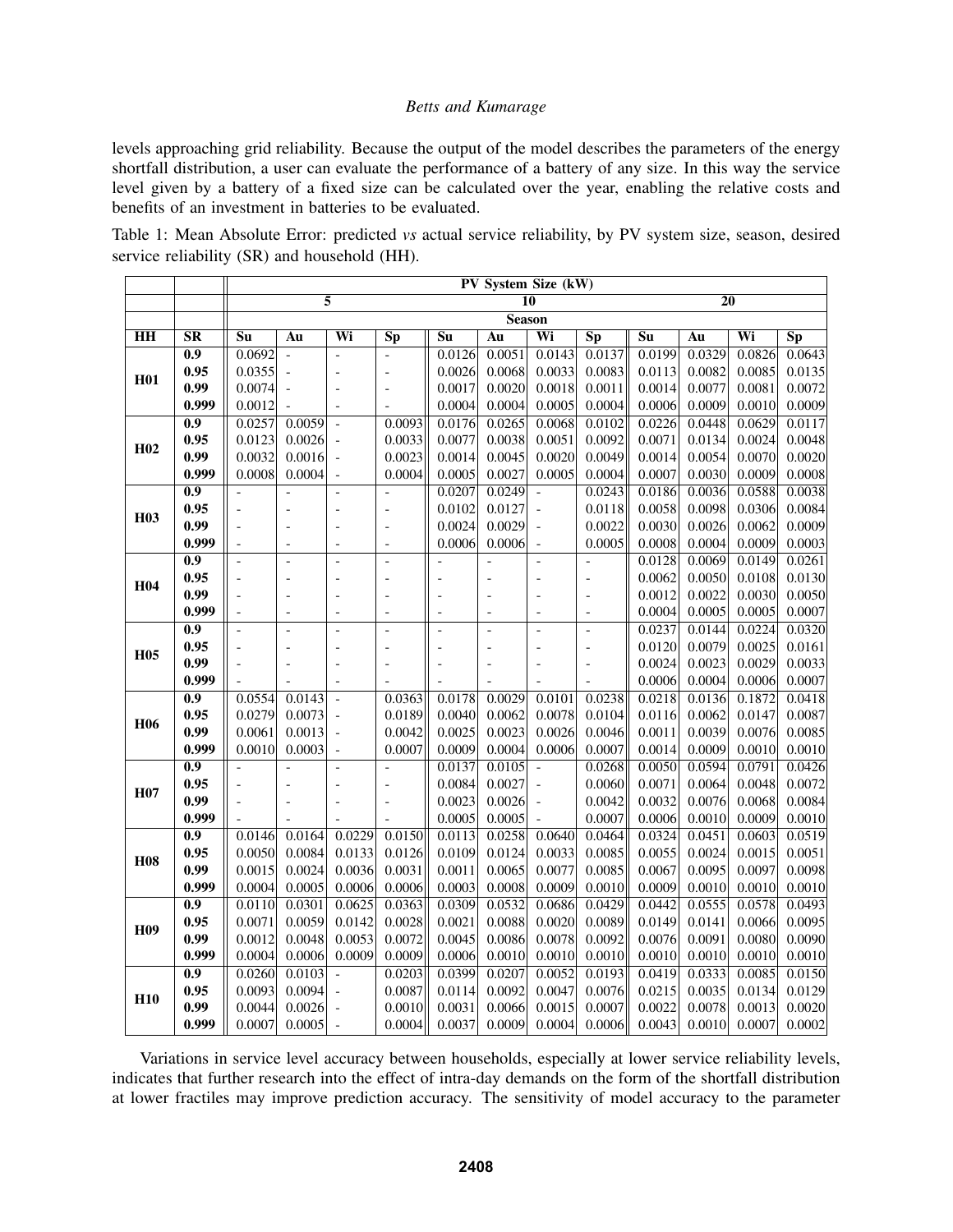settings for the computational trials, which were adopted from Betts (2014) for a physical production inventory system, should be investigated more fully.

For the experiments in this paper, real household consumption data was used, eliminating the need to model this input. The solar energy production from solar panels was modeled, for this theoretical system, using Australian Government data from the public domain. However, for an existing PV system, time series of actual solar production could be used for simulating the shortfall distribution. In such a situation, no user estimation of any demand or production data would be required. Data from other types of renewable energy production, for example, wind generation, could be incorporated with no loss of accuracy. Because the original multi-period inventory model and subsequent simulation optimisation is robust to stochastic production delay and scale independent, the current modeling could be applied to many newer energy large scale storage technologies such as mechanical, thermal and chemical storage systems.

The current model could form the basis of web-based resource to calculate energy storage requirements, based on energy consumption data, and real or modeled energy production. The computational trials in Section 4 could be adapted for many locations in the world where solar exposure, sunrise and sunset data are routinely recorded. The ubiquity of Smart Meters means that consumption data is now recorded by energy suppliers, with this data also available to users. At the time of writing, the authors could not identify any battery size calculators available using real consumption data for individualised modeling. However, the demand for calculators, such as the National Renewable Energy Laboratory (2018) pvwatts resources for PV systems, and current interest in battery technology indicate that a calculator based on the current research may have a wide audience among renewable energy adopters.

### ACKNOWLEDGMENTS

This research was partially funded by the Monash Energy Materials and Systems Institute (MEMSI). The authors wish to thank director, Professor Jacek Jasieniak, and deputy director, Dr Ariel Leibman, for their support of this project. The authors also wish to thank Mr Anthony Kitchener SVW Pty Ltd, Australia, for many productive discussions, and advice related to this project.

#### REFERENCES

- Australian Government, Bureau of Meteorology 2015. "Climate Information For Solar Energy". http: //www.Bom.Gov.Au/Climate/Data-Services/Solar-Information.Shtml. Accessed April 14th, 2018.
- Berrada, A., and K. Loudiyi. 2016. "Operation, Sizing, and Economic Evaluation of Storage For Solar and Wind Power Plants". *Renewable and Sustainable Energy Reviews* 59:1117–1129.
- Betts, J. M. 2014. "Calculating Target Inventory Levels For Constrained Production: A Fast Simulation-Based Approximation". *Computers & Operations Research* 49:18–27.
- Bilgili, M., A. Ozbek, B. Sahin, and A. Kahraman. 2015. "An Overview of Renewable Electric Power Capacity and Progress In New Technologies In The World". *Renewable and Sustainable Energy Reviews* 49:323–334.
- D'Aprile, P., J. Newman, and D. Pinner. 2016. "The New Economics of Energy Storage". Technical report, Mckinsey & Company.
- Ekren, O., and B. Y. Ekren. 2008. "Size Optimization of A Pv/Wind Hybrid Energy Conversion System With Battery Storage Using Response Surface Methodology". *Applied Energy* 85(11):1086–1101.
- Ekren, O., and B. Y. Ekren. 2010. "Size Optimization of A Pv/Wind Hybrid Energy Conversion System With Battery Storage Using Simulated Annealing". *Applied Energy* 87(2):592–598.
- Fraile, R., and E. Garca-Ortega. 2005. "Fitting An Exponential Distribution". *Journal of Applied Meteorology* 44(10):1620–1625.
- Geoscience Australia 2015. "Compute Sunrise, Sunset & Twilight Times". http://www.Ga.Gov.Au/Geodesy/ Astro/Sunrise.Jsp. Accessed April 14<sup>th</sup>, 2018.